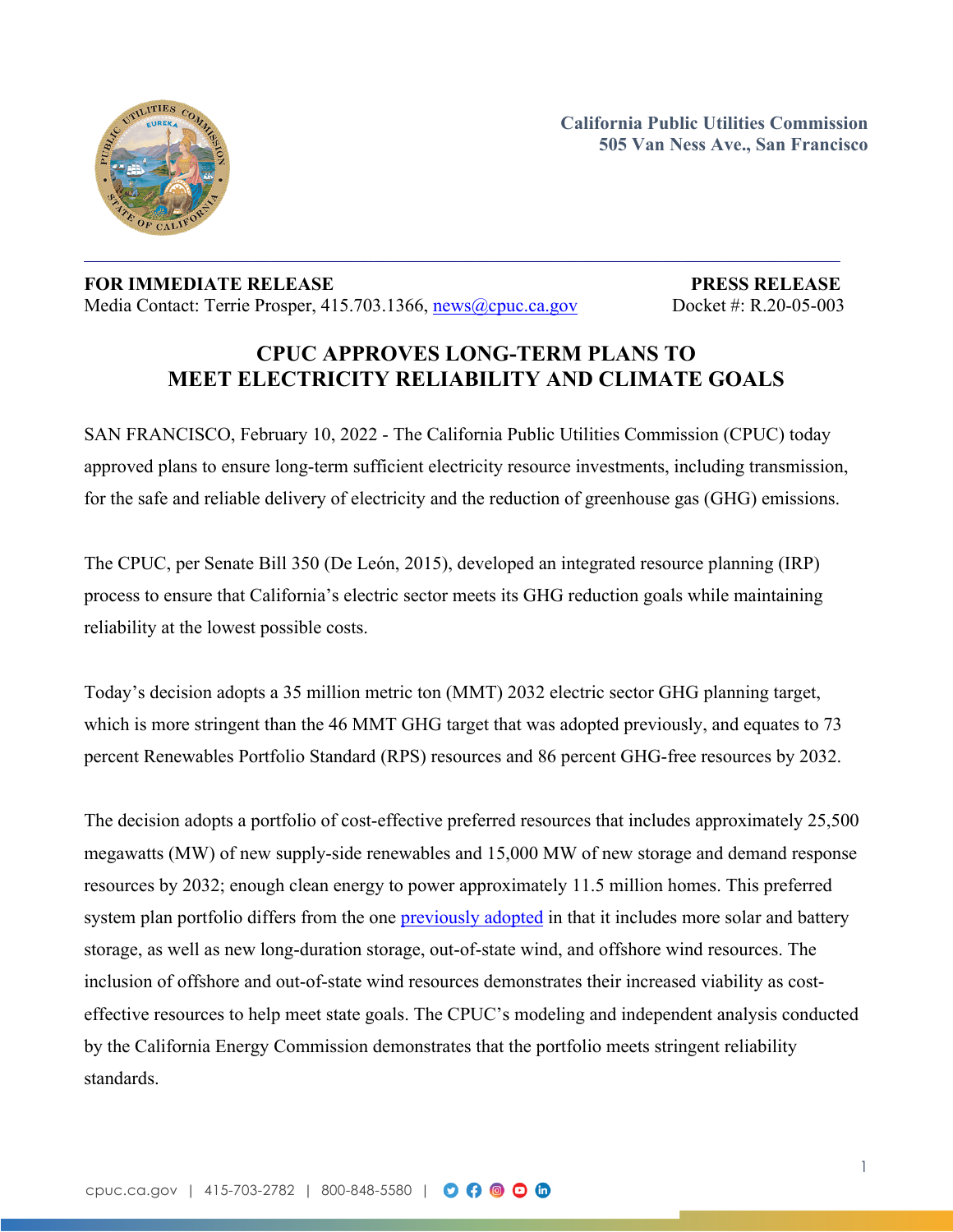The CPUC's preliminary analysis of the preferred system plan portfolio of the load serving entities (LSEs) indicates there is sufficient space for all of these new resources on the existing transmission system, with only limited transmission upgrades needed by 2032. This finding will be validated at a more granular level by the California Independent System Operator (CAISO) in its 2022-2023 Transmission Planning Process (TPP). The TPP is an evaluation of the CAISO transmission grid to identify grid upgrades needed to address reliability, meet state policy goals, and provide economic benefits.

Today's decision also orders utility procurement of two battery storage projects that were identified by the CAISO as alternatives to transmission upgrades in the previous TPP cycle. These alternatives achieve the same level of system reliability at lower costs to ratepayers.

"Today's decision provides direction for procurement of an unprecedented amount of new clean energy resources. It keeps us on the path toward achieving our state's ambitious clean energy targets, while ensuring system reliability," said Commissioner Clifford Rechtschaffen.

IRP is a multi-year process. The first half of this IRP cycle analyzed and adopted an optimal portfolio of electricity resources as a guide for LSEs to use for meeting their GHG, reliability, and cost objectives. The second half of the IRP cycle, which is the subject of today's decision, is designed to consider the portfolios and actions that each LSE proposes for meeting these goals, to allow the CPUC to review each LSE plan and aggregate LSE portfolios to develop a preferred system plan portfolio, and to consider whether further action by the LSEs, such as additional procurement, is needed to meet state goals. The Preferred System Plan adopted today completes the second half of the 2019-21 IRP cycle. For the upcoming cycle of IRP, the CPUC will again focus on analysis of the individual LSE plans to be filed in November 2022, which will include plans to procure the 11,500 MW of capacity required for mid-term reliability in the CPUC's June 2021 decision.

The proposal voted on is available at

[https://docs.cpuc.ca.gov/PublishedDocs/Published/G000/M449/K173/449173804.PDF.](https://docs.cpuc.ca.gov/PublishedDocs/Published/G000/M449/K173/449173804.PDF)

Documents related to the proceeding are available at

[https://apps.cpuc.ca.gov/apex/f?p=401:56:0::NO:RP,57,RIR:P5\\_PROCEEDING\\_SELECT:R2005003](https://apps.cpuc.ca.gov/apex/f?p=401:56:0::NO:RP,57,RIR:P5_PROCEEDING_SELECT:R2005003).